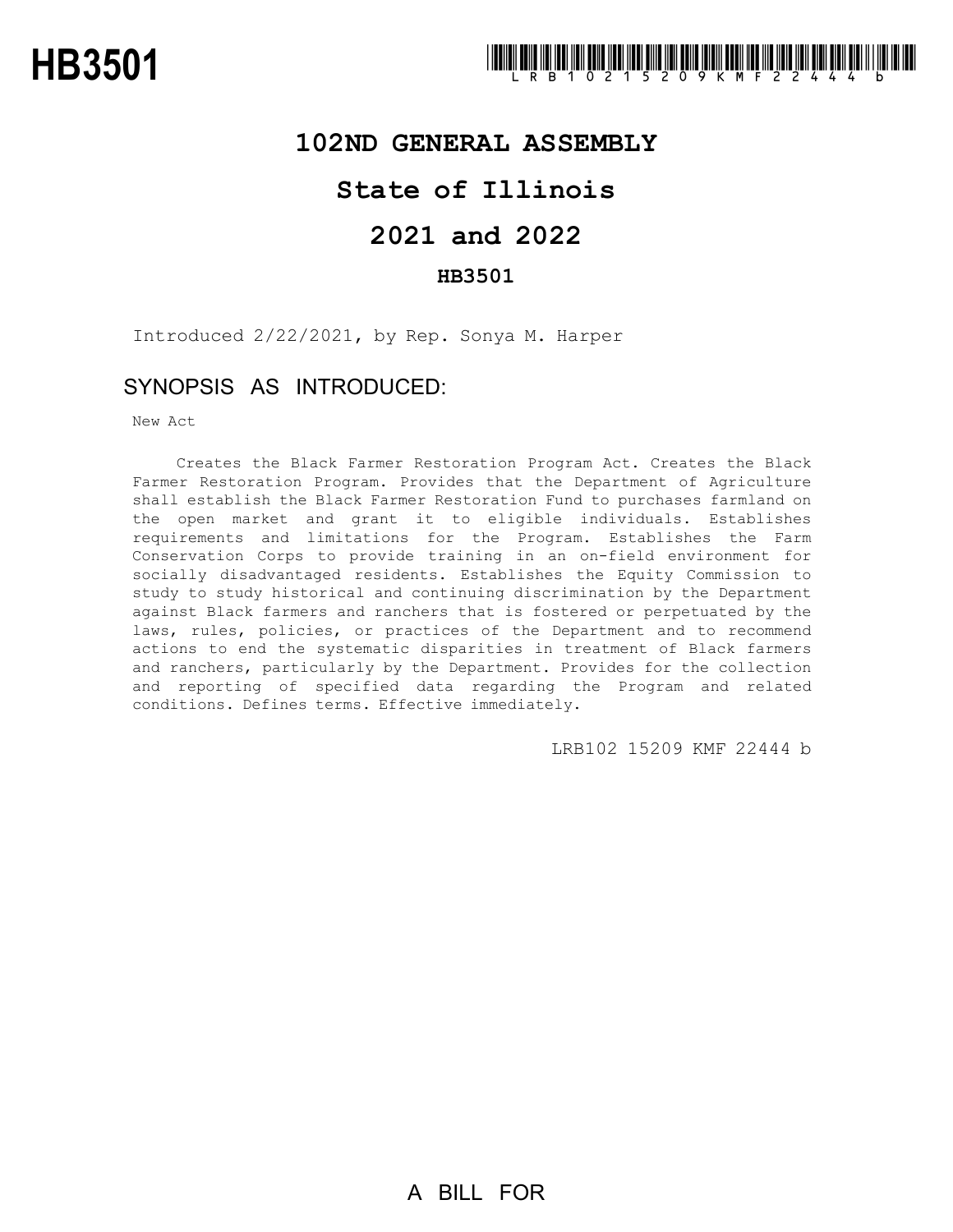1

AN ACT concerning agriculture.

#### **Be it enacted by the People of the State of Illinois, represented in the General Assembly:** 2 3

Section 1. Short title. This Act may be cited as the Black Farmer Restoration Program Act. 4 5

Section 5. Definitions. As used in this Act: 6

"Agricultural easement" means a nonpossessory interest of a holder in real property imposing limitations on the use of the property strictly to agricultural purposes. An agricultural easement does not prevent a property owner from constructing, improving, or maintaining a primary residence or housing for farmworkers on the land. 7 8 9 10 11 12

"Director" means the Director of Agriculture. 13

"Department" means the Illinois Department of Agriculture. 14

"Eligible individual" means a resident of this State who: 15

was born in this State; 16

is at least twenty-one years of age; has previously identified as Black or African American; and 17 18

has at least one parent of African ancestry. 19

"Qualified entity" means an organization: that has a fiscal sponsor who is exempt from taxation pursuant to Section 501(c)(3) of the Internal Revenue Code of 1986; 20 21 22

that has a minimum of three years of experience 23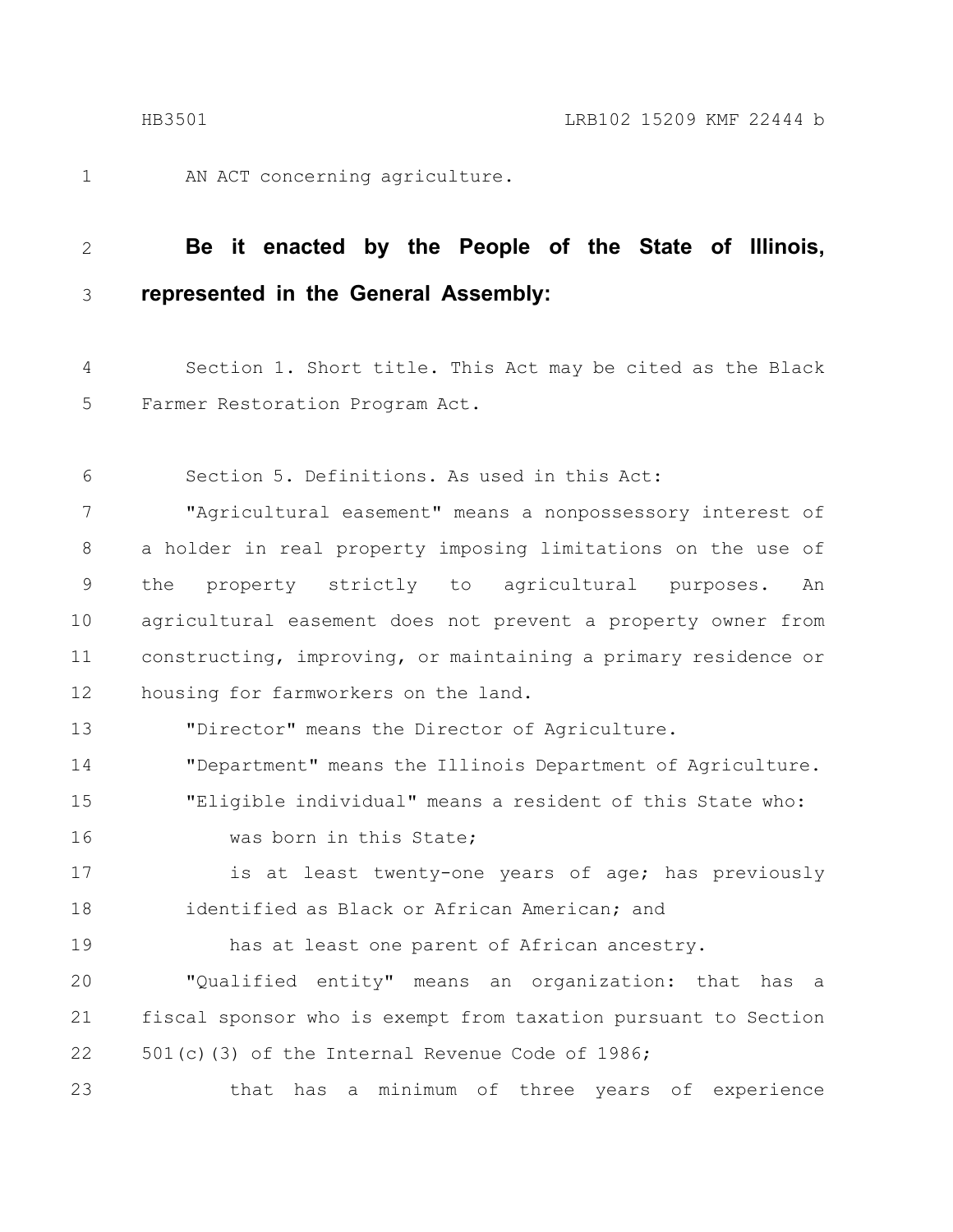providing agricultural services, business assistance, legal assistance, or advocacy services to socially disadvantaged farmers; and 1 2 3

in which at least half of the members of the organization's board of directors are Black. 4 5

"Socially disadvantaged farmer" means a farmer who is a member of a socially disadvantaged group. 6 7

"Socially disadvantaged group" means a group of people whose members have been subject to racial or ethnic prejudice because of their identity as a member of a group without regard to their individual qualities. 8 9 10 11

"Training" means a program of training approved by the Director that: 12 13

provides an eligible individual with the basic skills to operate a farm profitably with a primary focus on regenerating the soil, ecosystem, and local community; 14 15 16

provides a course of study that is equivalent to no less than thirty academic credit hours of study, which may be provided as direct in-field instruction; 17 18 19

focuses on low capital-intensive techniques and technologies; and 20 21

studies local and regional food systems and the market opportunities those systems present. 22 23

Section 10. Black Farmer Restoration Program. There is hereby created the Black Farmer Restoration Program within the 24 25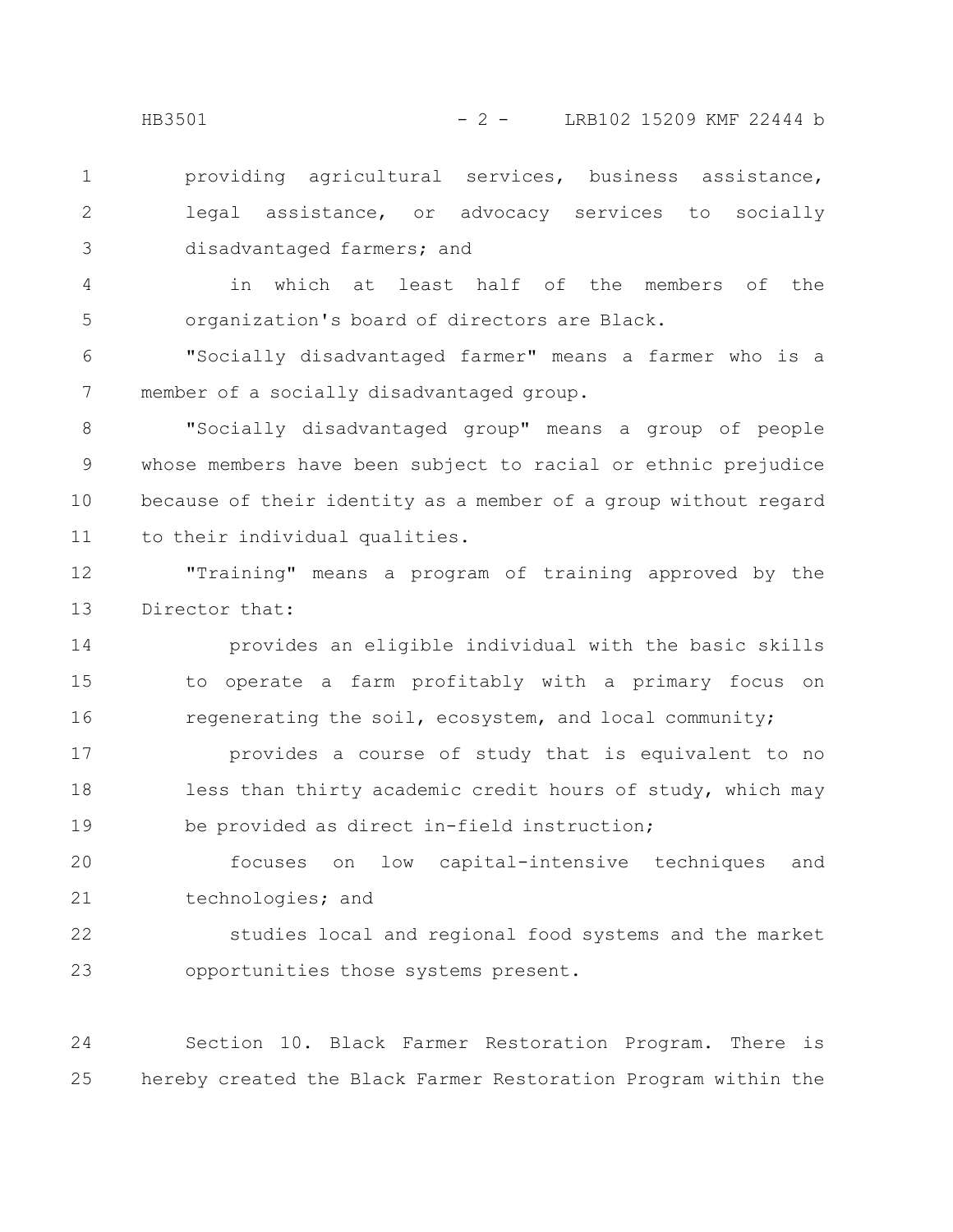HB3501 - 3 - LRB102 15209 KMF 22444 b

Illinois Department of Agriculture to support current Black farmers and to encourage the growth of Black farmers into the field of agriculture. There is established in the State treasury a separate and distinct fund known as the Black Farmer Restoration Fund. The Fund shall consist of gifts, grants and donations, and appropriations which must be made to support the Program. Expenditures from the Fund must be used exclusively to pay costs, fees, and expenses necessary to administer the Program. 1 2 3 4 5 6 7 8 9

Section 15. Department and Director responsibilities. 10

(a) The Department shall: 11

(1) purchase, from willing sellers, available agricultural land within this State at a price no greater than fair market value; and 12 13 14

(2) convey grants of the purchased land to eligible individuals at no cost to the eligible individual. 15 16

(b) A land grant to an eligible individual may not exceed one hundred acres. 17 18

19

(c) Eligible individuals:

(1) An eligible individual seeking a land grant shall submit an application on a form and in a manner approved by the Director that must include a legal description of the eligible agricultural land. 20 21 22 23

(2) The Director shall give priority to applications to: 24 25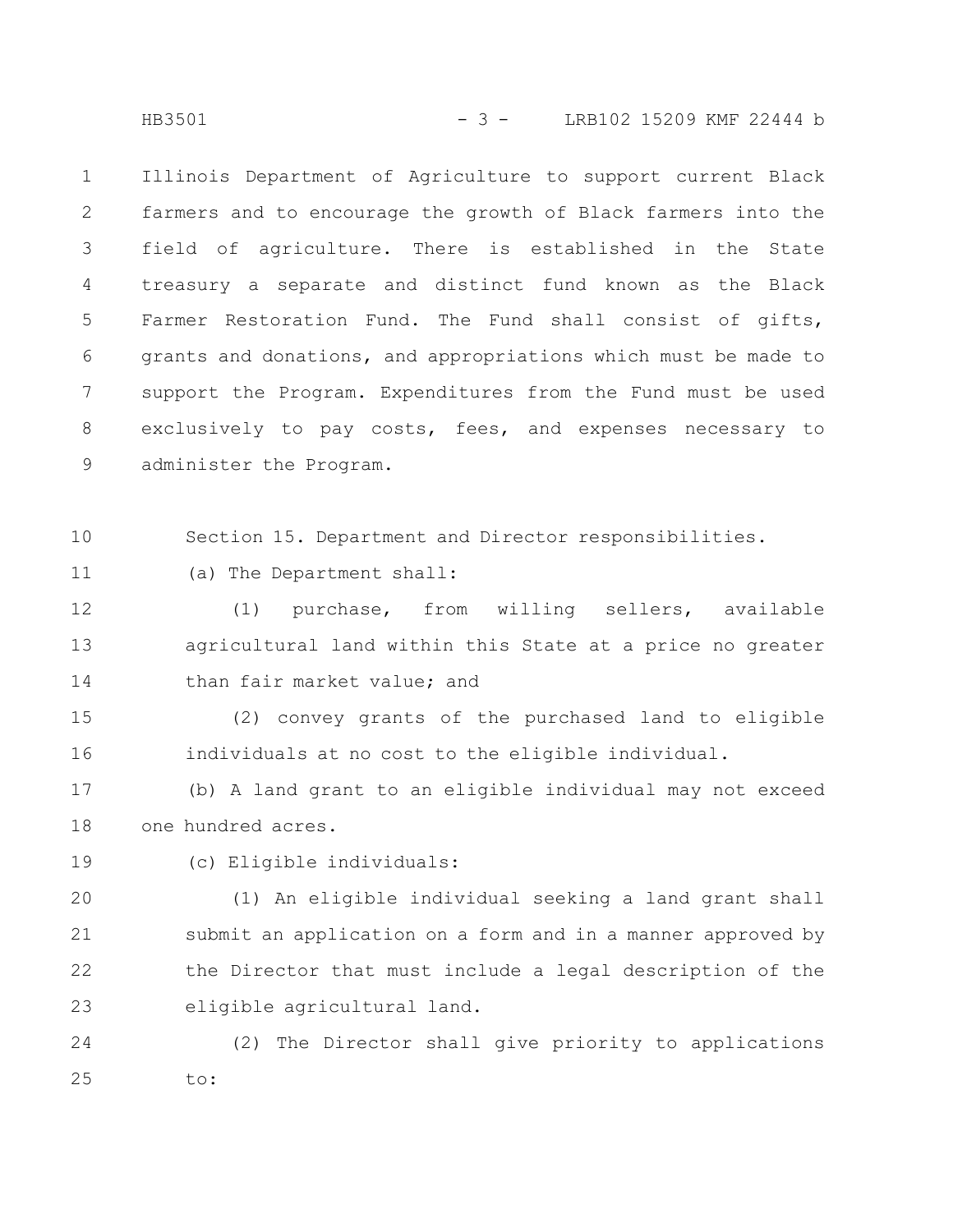| $\mathbf{1}$   | (A) socially disadvantaged farmers;                        |
|----------------|------------------------------------------------------------|
| $\mathbf{2}$   | (B) eligible individuals with a family history of          |
| 3              | land dispossession;                                        |
| 4              | (C) eligible individuals with experience<br>in             |
| 5              | agriculture, including experience obtained through the     |
| 6              | provisions of this article; and                            |
| $\overline{7}$ | (D) eligible individuals who are veterans.                 |
| $8\,$          | (3) The Director may grant an application submitted by     |
| $\mathcal{G}$  | a qualified entity on behalf of one or more eligible       |
| 10             | individuals seeking a land grant. An application submitted |
| 11             | by a qualified entity for more than one hundred acres must |
| 12             | include a proposal for how the land will be subdivided and |
| 13             | separately conveyed to multiple eligible individuals.      |
| 14             | (d) Granted land.                                          |
| 15             | (1) The Director shall attach an agricultural easement     |
| 16             | to the land before it may be conveyed to the eligible      |
| 17             | individual or qualified entity.                            |
| 18             | (2) The recipient of the land grant may sell the land      |
| 19             | but the Department has the right of first refusal to       |
| 20             | purchase the land at the appraised value of the land to    |
| 21             | convey to another eligible individual pursuant to the      |
| 22             | provisions of this article.                                |
|                |                                                            |
| 23             | Section 20. Farm Conservation Corps.                       |
| 24             | (a) The Department shall establish the Farm Conservation   |

Corps to provide residents between the ages of eighteen and 25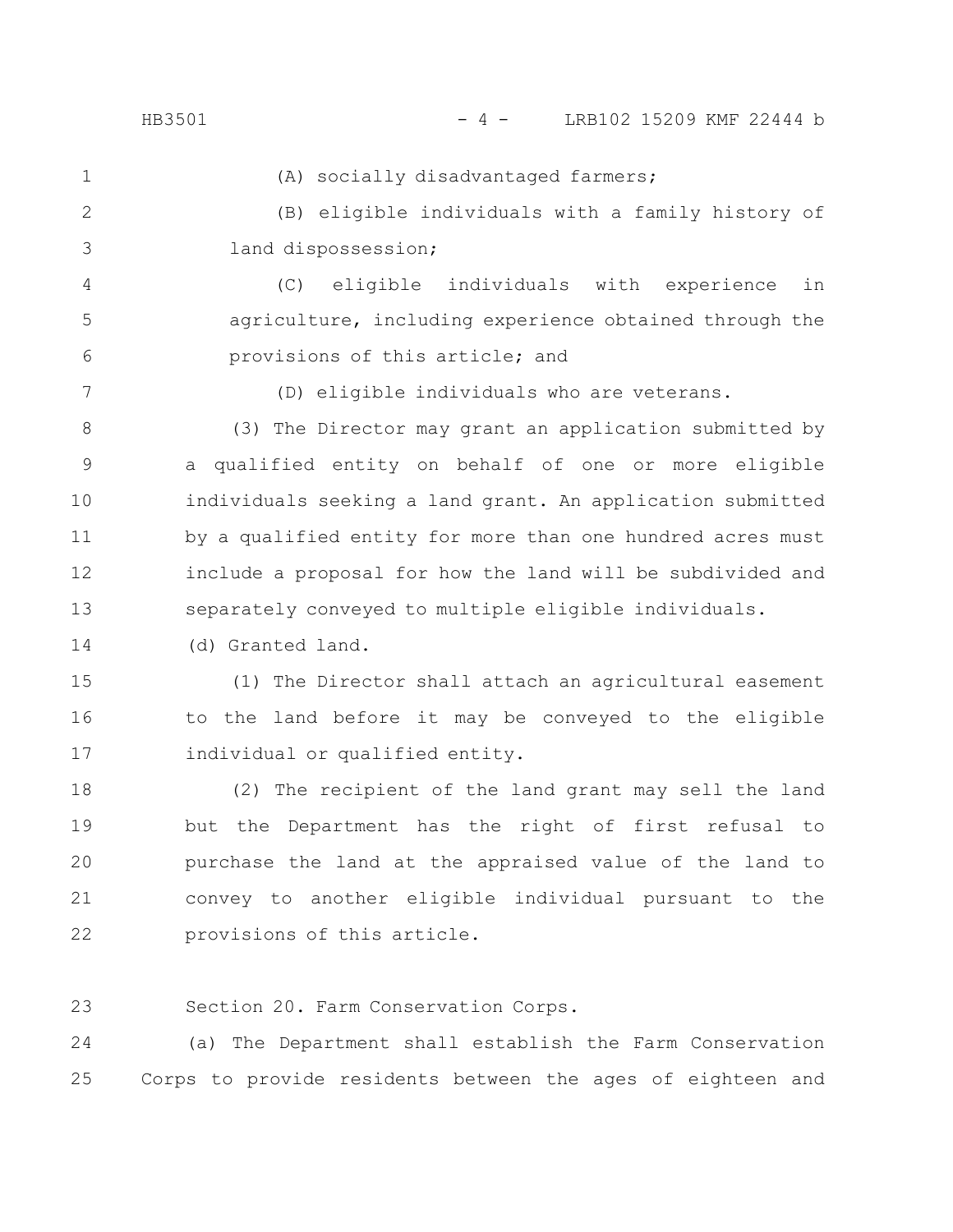twenty-nine from socially disadvantaged groups the academic, vocational, and social skills necessary to pursue long-term and productive careers in agriculture. 1 2 3

(b) The members of the Farm Conservation Corps shall serve as on-farm apprentices, at no cost, to farms with an annual gross farm income of less than two hundred and fifty thousand dollars operated by: 4 5 6 7

- (1) socially disadvantaged farmers; 8
- 9

25

(2) beginning farmers; or

(3) farmers operating certified organic farms. 10

Section 25. Equity Commission. 11

(a) Establishment. 12

(1) Generally. There is established in the Department of Agriculture the Equity Commission, the purposes of which are: 13 14 15

(A) to study historical and continuing discrimination by the Department against Black farmers and ranchers that is fostered or perpetuated by the laws, rules, policies, or practices of the Department; and 16 17 18 19 20

(B) to recommend actions to end the systematic disparities in treatment of Black farmers and ranchers, particularly by the Department. 21 22 23

(2) Membership. 24

(A) Composition. The Commission shall be composed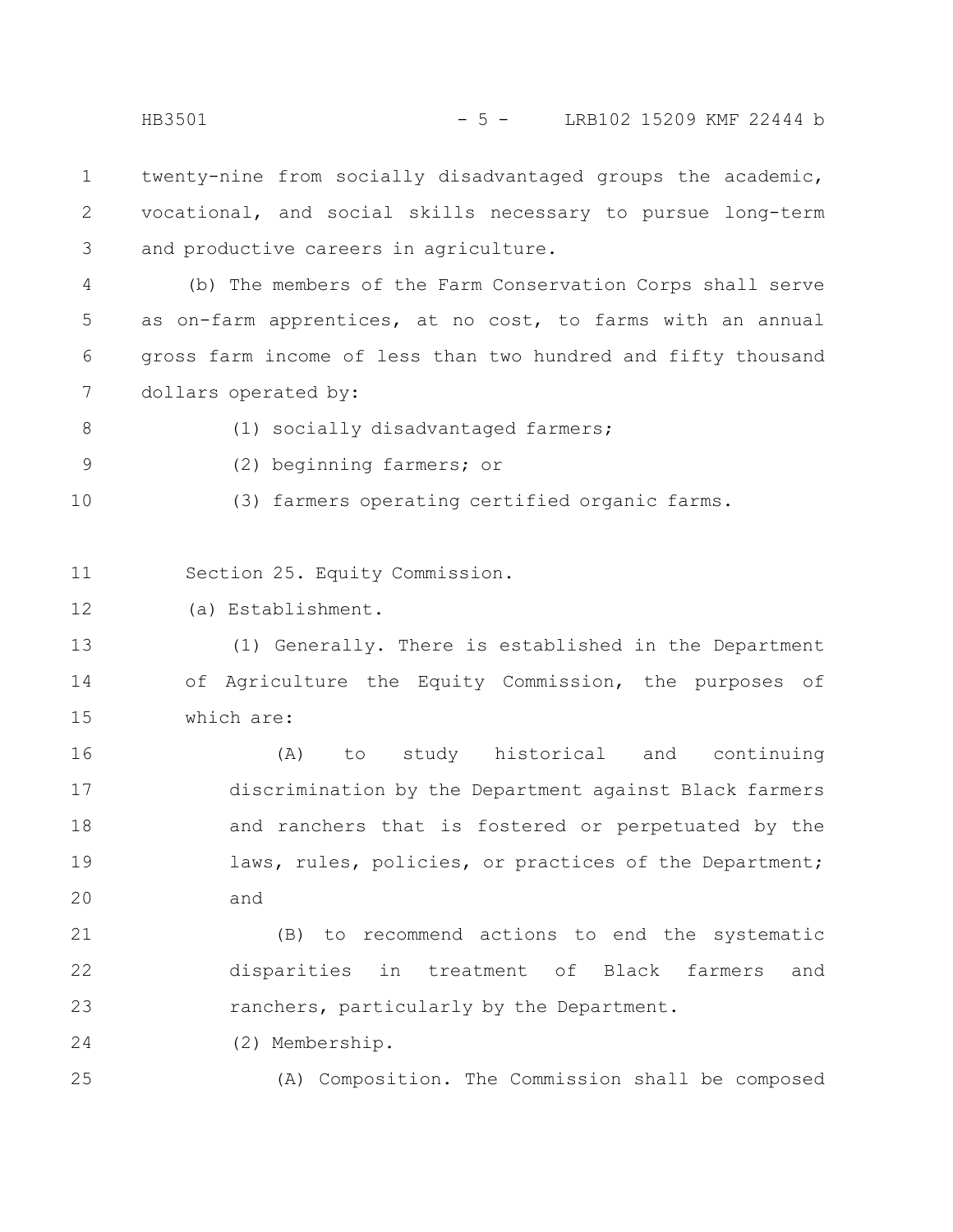of 9 members, to be appointed by the Director, of whom: (i) three shall be Black farmers or ranchers with not less than 10 years of experience in farming or ranching; (ii) three shall be employees or board members of nonprofit organizations that have not less than 7 years of experience providing meaningful agricultural, business assistance, legal assistance, or advocacy services to Black farmers or ranchers; and (iii) three shall be faculty or staff from Chicago State University, the University of Illinois at Urbana-Champaign, or Southern Illinois University. (B) Date. The appointments of the members of the Commission shall be made not later than 90 days after the effective date of this Act. (3) Term; vacancies. (A) Generally. A member of the Commission shall be appointed for the life of the Commission. (B) Vacancies. A vacancy in the Commission: (i) shall not affect the powers of the Commission; and (ii) shall be filled in the same manner as the original appointment. (4) Meetings. (A) Initial meeting. Not later than 30 days after 1 2 3 4 5 6 7 8 9 10 11 12 13 14 15 16 17 18 19 20 21 22 23 24 25 26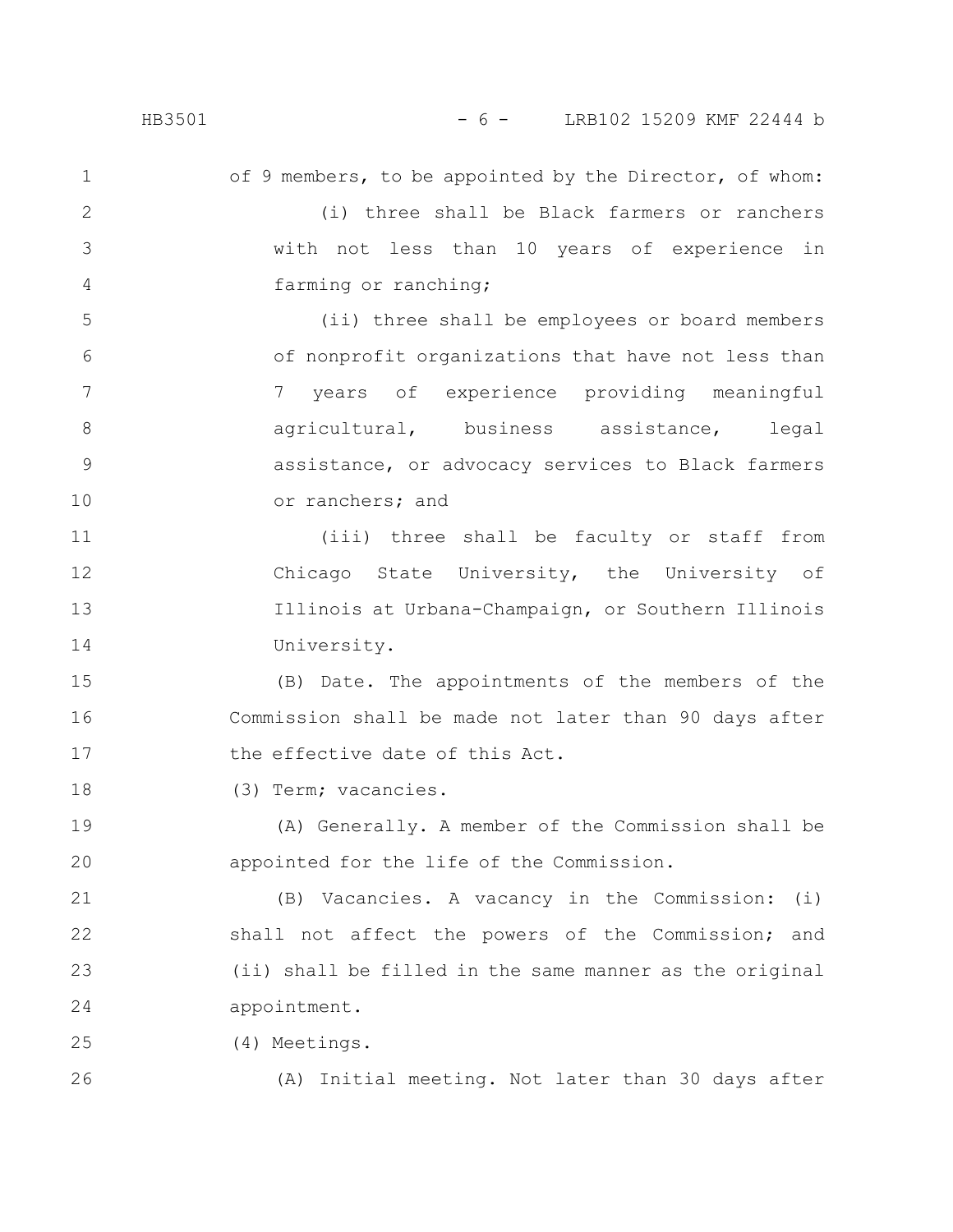the date on which all members of the Commission have been appointed, the Commission shall hold the first meeting of the Commission.

(B) Frequency. The Commission shall meet at the call of the Chairperson. 4 5

(C) Quorum. A majority of the members of the Commission shall constitute a quorum, but a lesser number of members may hold hearings. 6 7 8

(5) Chairperson and Vice Chairperson. The Commission shall select a Chairperson and Vice Chairperson from among the members of the Commission. 9 10 11

(b) Duties. 12

(1) Study. The Commission shall study discrimination against Black farmers and ranchers by the Department, including by conducting investigations of the prevalence of discrimination against Black farmers and ranchers in Department offices and programs. 13 14 15 16 17

(2) Recommendations. The Commission shall develop recommendations for ending the systematic disparities in treatment of Black farmers and ranchers, particularly by the Department. 18 19 20 21

(3) Outreach. In studying the matters under paragraph (1) and developing recommendations under paragraph (2), the Commission shall: 22 23 24

(A) consult with the Socially Disadvantaged Farmers and Ranchers Policy Research Center; and 25 26

1

2

3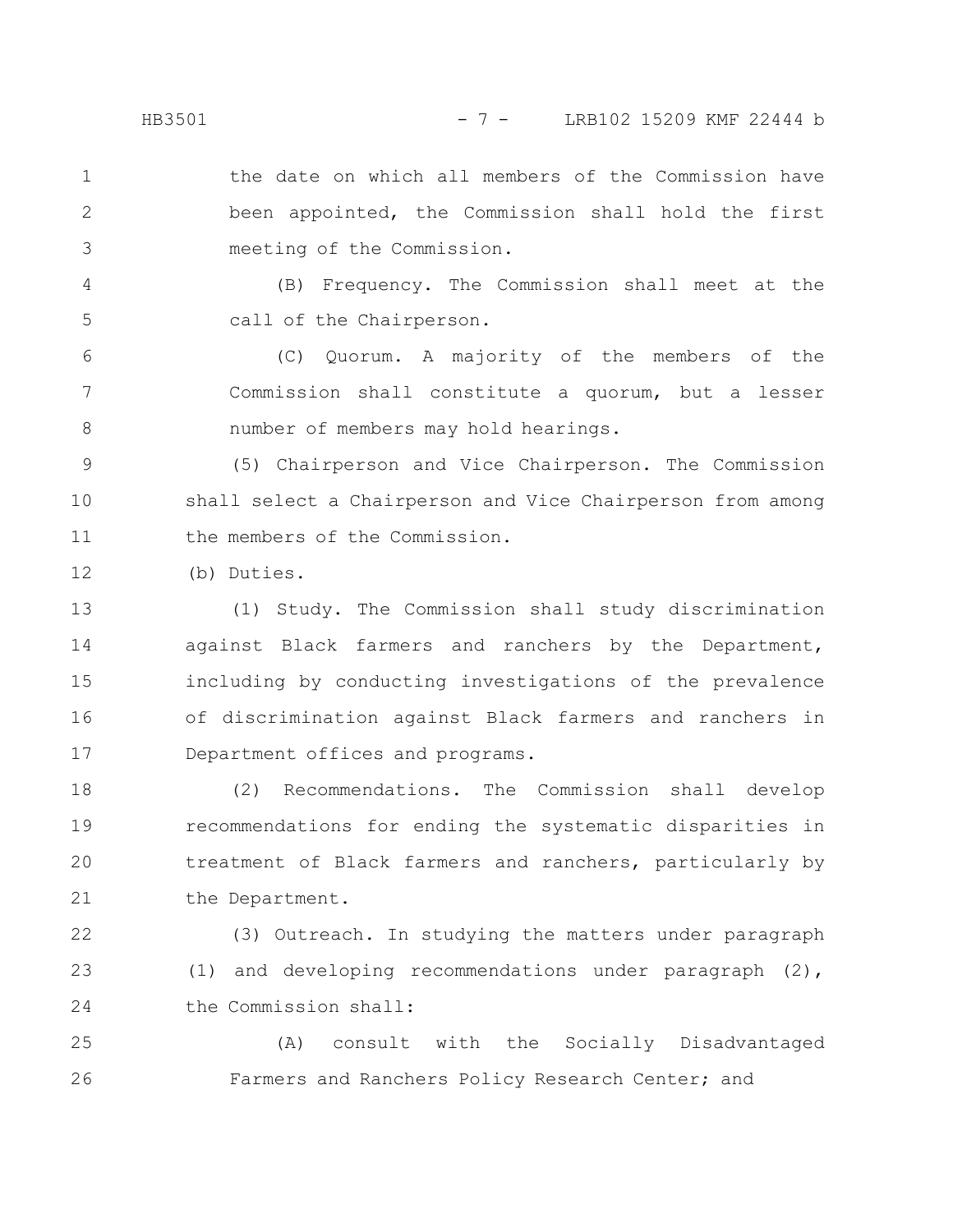#### HB3501 - 8 - LRB102 15209 KMF 22444 b

(B) hold town hall meetings with socially disadvantaged farmers and ranchers, researchers, and civil rights advocates. (4) Report. On or before January 1, 2024, the Commission shall provide to the Governor and the General Assembly a detailed report that describes: (A) the findings of the study under paragraph  $(1)$ ; and (B) the recommendations developed under paragraph  $(2)$ . (c) Powers of Commission. (1) Hearings. The Commission shall hold open, televised, and public hearings, during which the Commission may sit and act at such times and places, take such testimony, and receive such evidence as the Commission considers advisable to carry out this section. (2) Information from State agencies. (A) Generally. The Commission may secure directly from a State agency such information as the Commission considers necessary to carry out this Section. (B) Furnishing information. On request of the Chairperson of the Commission, the head of any State agency shall furnish the information to the Commission. (3) Gifts. The Commission may accept, use, and dispose of gifts or donations of services or property. 1 2 3 4 5 6 7 8 9 10 11 12 13 14 15 16 17 18 19 20 21 22 23 24 25 26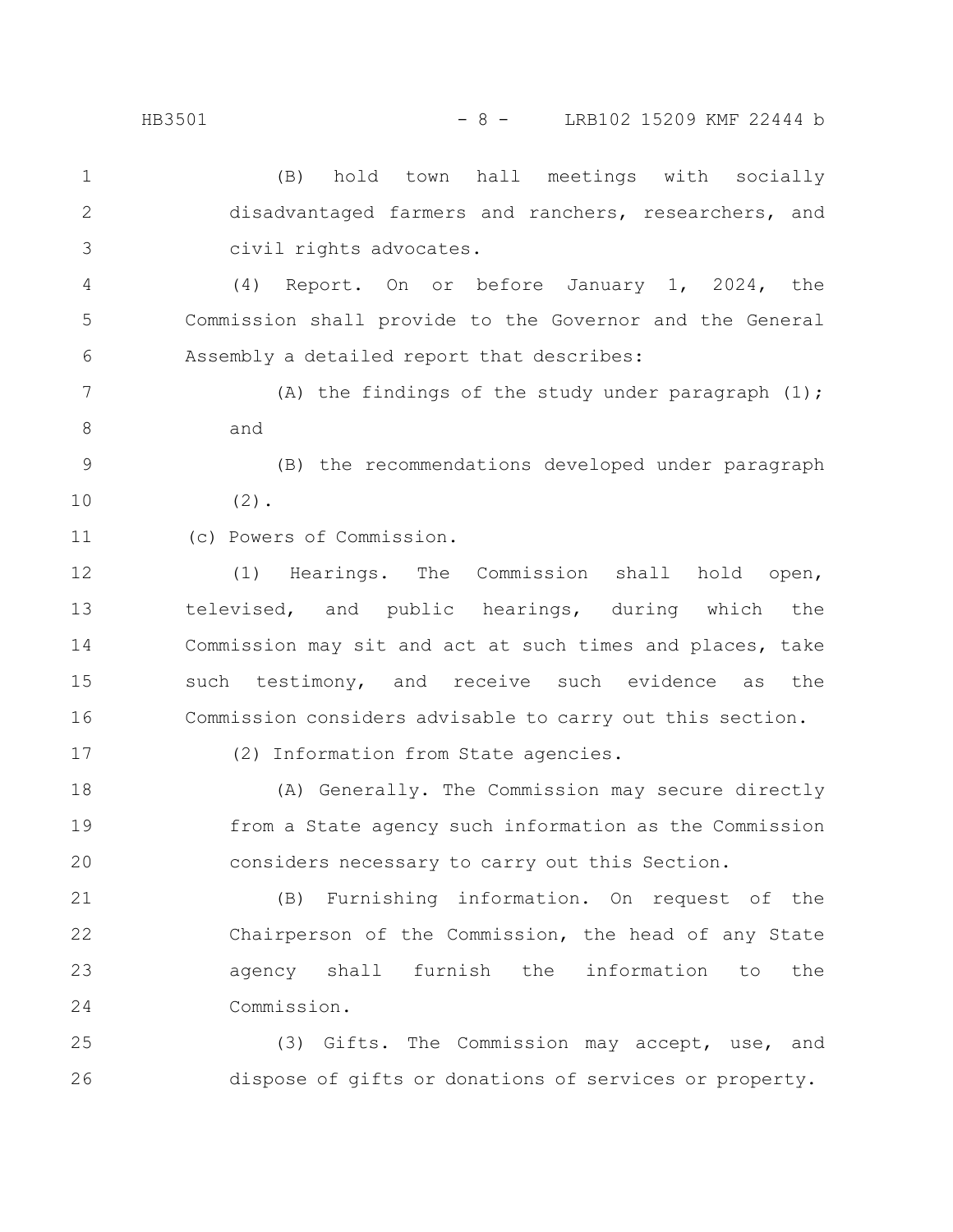HB3501 - 9 - LRB102 15209 KMF 22444 b

1

(d) Compensation and expenses; support.

(1) Compensation and expenses. Members shall serve without compensation but may be reimbursed for reasonable expenses incurred in the performance of their duties from funds appropriated for that purpose. 2 3 4 5

(2) Support. The Department house the Commission and shall provide suitable meeting facilities to the Commission, together with such personnel and administrative assistance as the Commission may require. (e) Repeal. This Section is repealed January 1, 2025. 6 7 8 9 10

Section 30. Data collection and reporting. 11

(a) Generally. The Director shall make publicly available annual reports describing data on the recipients of Department, including assistance from farm subsidy programs, and the amounts of the assistance, delineated by the race, ethnicity, and gender of the recipients. 12 13 14 15 16

(b) Research of socially disadvantaged farmers and ranchers. The Department shall conduct research on the status of socially disadvantaged farmers and ranchers, including, but not limited to: 17 18 19 20

(1) the share of land ownership of those socially disadvantaged farmers and ranchers as compared to all farmers and ranchers, delineated by the race, ethnicity, and gender of the landowners; 21 22 23 24

25

(2) the share of the amount of assistance those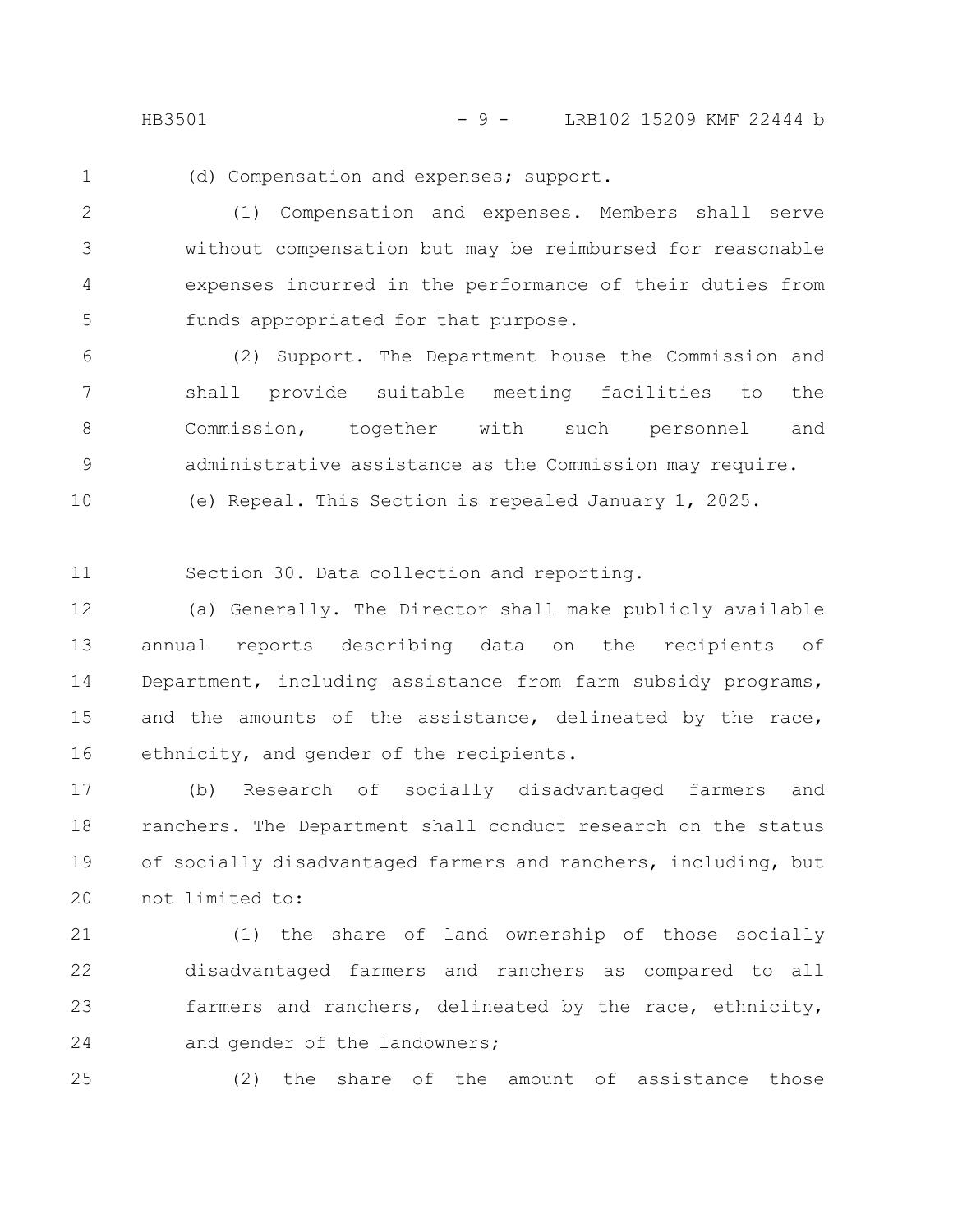socially disadvantaged farmers and ranchers receive from the Department as compared to all farmers and ranchers, delineated by the race, ethnicity, and gender of the recipients; 1 2 3 4

(3) the share, status, and receipt of loans by socially disadvantaged farmers and ranchers as compared to all farmers and ranchers, delineated by the race, ethnicity, and gender of the recipients; and 5 6 7 8

(4) an assessment of the reasons for disparities in land ownership, assistance from the Department, and loans for socially disadvantaged farmers and ranchers compared to all farmers and ranchers. 9 10 11 12

(c) Research of farmworkers. The Department shall conduct research on the demographics and status of farmworkers, including, but not limited to: 13 14 15

(1) the races, ethnicities, ages, localities, wages and benefits, and working conditions of farmworkers; 16 17

(2) the economic contributions of farmworkers to the Illinois economy; and 18 19

(3) satisfaction of farmworkers with their employment. (d) Census of agriculture. The Department shall: 20 21

(1) investigate historical changes in reporting methodology and misreporting of Black farmers and ranchers in the census of agriculture; 22 23 24

(2) develop procedures to ensure that census of agriculture surveys accurately capture the status of 25 26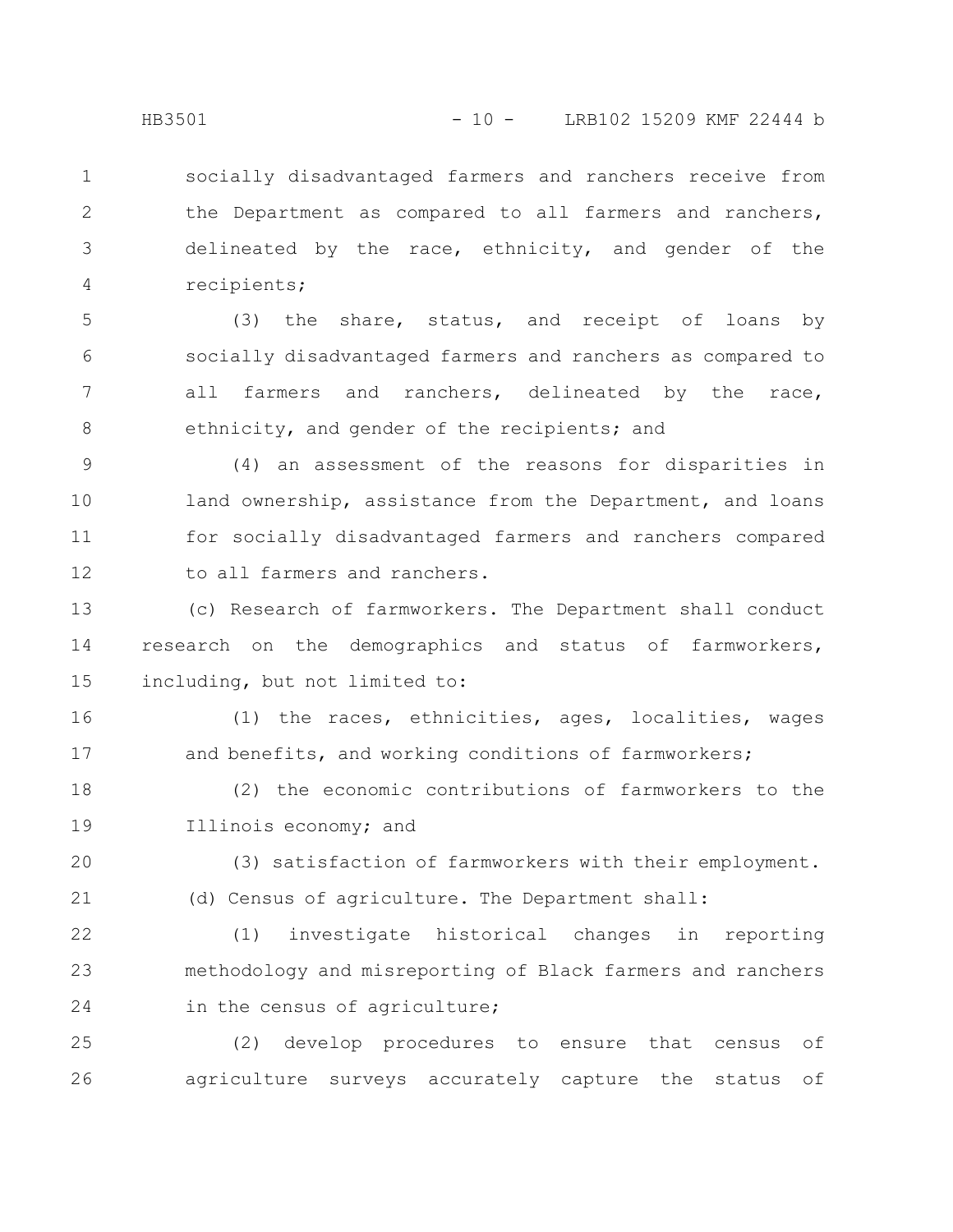HB3501 - 11 - LRB102 15209 KMF 22444 b

socially disadvantaged farmers and ranchers engaged in urban agriculture; and 1 2

(3) conduct, concurrently with each census of agriculture, a review to assess: 3 4

(A) the outreach and methodologies used in conducting the census of agriculture; and 5 6

(B) how such outreach and methodologies have affected the counting of socially disadvantaged farmers and ranchers. 7 8 9

(e) Corporate ownership of farmland. The Department shall annually conduct, and annually make publicly available reports describing, in-depth research and analysis of corporate (domestic and foreign) land investment and ownership in Illinois, with specific attention given to the impact of corporate land investment and ownership on: 10 11 12 13 14 15

(1) land consolidation trends in Illinois and in the United States; 16 17

(2) challenges and opportunities for new and beginning farmers and ranchers accessing land for farming or ranching; 18 19 20

(3) challenges and opportunities for members of socially disadvantaged groups accessing land for farming or ranching; and 21 22 23

24

(4) crop selection and production trends.

Section 35. Rulemaking. The Department shall adopt rules 25